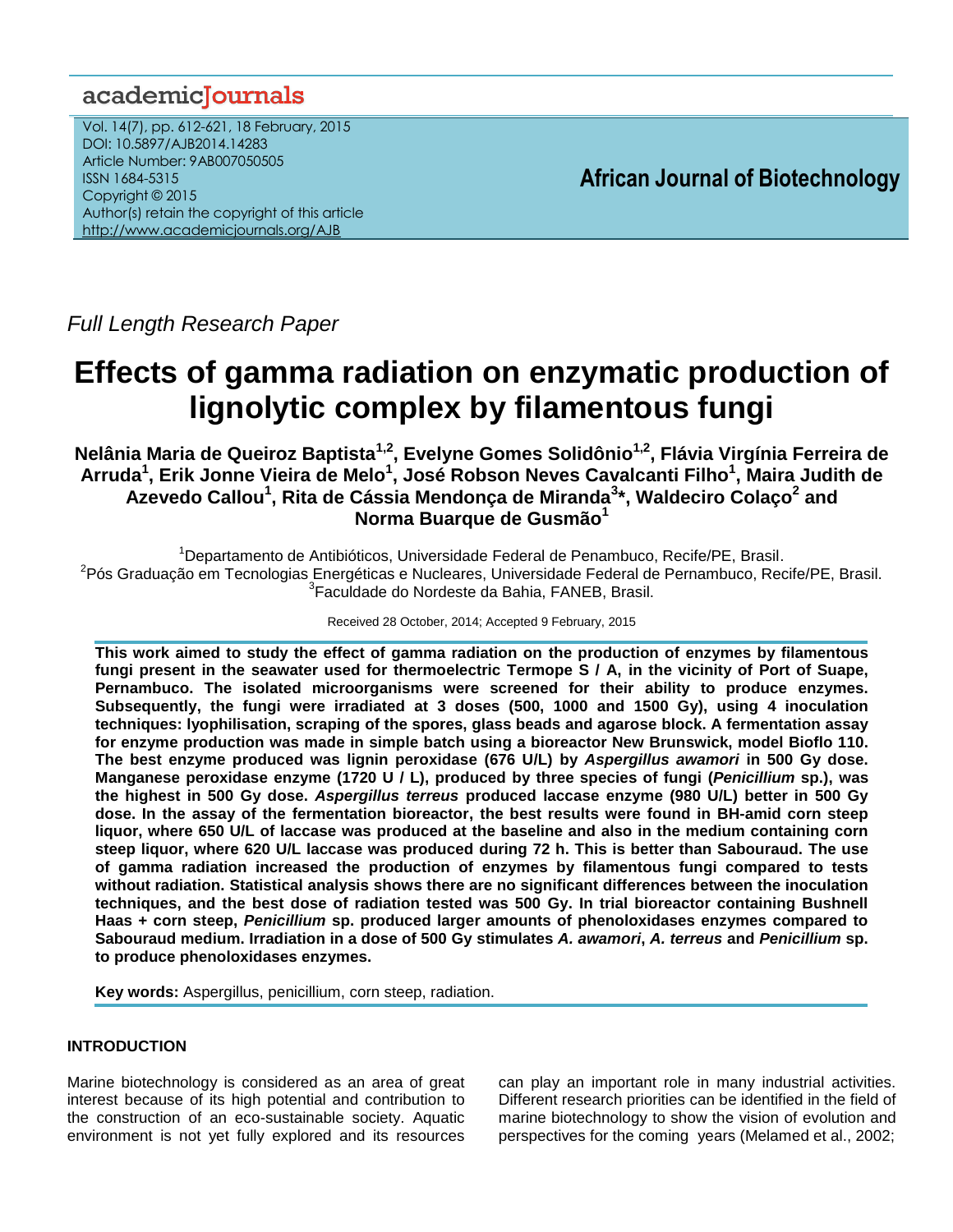Adams, 2006; AS, 2009). The fungi present in marine ecosystems are associated with different bodies. However, these microbial groups are still not fully relatively studied in terms of their ecological functions and evolutionary origin as sources of useful metabolites for medicine, agriculture or industry (Osterhage et al., 2002; Klemke et al., 2004). Those considered as marine fungi are of biotechnological interest, since they produce metabolites such as enzymes. Microorganisms are a major producing sources of enzymes used in industrial society. Attractive and cost effective production of these metabolites is considered source and may be grown in large quantities and in a relatively short time (Zimmer et al., 2009). Enzymes are biocatalysts used in industry, and can be used in molecular biology, biomedical applications (Demain and Adrio, 2008), for the development of analytical methods for product manufacturing and technological treatment of wastes (Chirumamilla et al., 2001). The enzymes may be of different organisms such as animals (glands), plant (seeds, fruits, exudates) and microorganism cultures. The latter make use of a total culture, extracting the enzyme from the culture medium (Coelho and Amaral, 2013). There is a growing recognition that enzymes may be used in many bioremediation processes such as the treatment of pollutants. The potential application of lignolytics enzymes has been the subject of extensive academic and industrial interest due to their ability to degrade a variety of toxic and recalcitrant pollutants.

The literature stresses the largest families of enzymes produced by fungi lignolíticos: -MnP manganese peroxidase (EC: 1.11.1), laccase - Lac (EC: 1.10.3.2) and lignin peroxidase - Lipstick (including EC 1.11.1.14), and the two most important processes in lignin degradation with a wide application in industries. Laccase is a copper containing enzyme active site iron while lignin peroxidase contains a prosthetic group. Lignin peroxidase is a heme protein having a high oxidation potential to oxidize phenolic and non-phenolic substrates. Laccase is an oxidase which catalyses the reduction of  $H_2$  and  $O_2$  to oxidize aromatic amines (D'Souza et al., 2006). As these enzymes do not have substrate specificity, they are employed in degradation, with application in chemical, food, agriculture, paper, textiles, cosmetics industries and in bioremediation treatments (Bonugli-Santos et al., 2010; Gomes et al., 2009; Sette et al., 2008; Pearce, 1997). Many microorganisms have been investigated in relation to their ability to produce enzymes, among which filamentous fungi are of great biotechnological interest. An important factor to be taken into account is that most fungi producing enzymes of this class are higher fungi of the phylum basidiomycote that are very difficult to cultivate in the laboratory. Among the fungi called lower, we can highlight the anamorphic of ascomycote and basidiomycote and zigomycote that has been reported in the literature as promising for enzyme production since coloados under ideal conditions (Miranda et al., 2013). One alternative for improving the production of these enzymes by other groups of fungi is induced mutation by radiation, one widely used technique that contains antibiotics and drugs derived from microorganisms. On changes in the molecules caused by ionizing radiation, directly or indirectly, studies have been developed in different fields of biology, including: creation of new plant varieties with improved characteristics; increased and improvement in food production through plant metabolism, animal and control or elimination of insects, fungi and / or bacteria (Okuno et al., 1982; Cardoso, 2006).

The biotechnological application of irradiation positively increases production of enzymes. This study is on the effect of gamma radiation on the enzymatic production of filamentous fungi isolated from water of Port Complex of Suape, Pernambuco.

#### **MATERIALS AND METHODS**

#### **Microorganisms**

In this work, the fungi, *Penicillium* sp., *Aspergillus terreus* and *Aspergillus awamori* used were obtained from seawater. 60 l of water (8 ° 24 '22.1' 'S 34 ° 57' 57 2 " W) was collected from three random points: two points on the dike to capture sea water of Termope SA and a point on the river Ipojuca (next watershed in the collection point), the Suape Port Complex - Pernambuco.

#### **Isolation of microorganisms**

The seawater samples were processed through the manifold on nitrocellulose filter membranes with a porosity of 0.22 microns. After filtering these membranes with any condensate, they were transferred to Petri dishes with agar Sabouraud medium - BSA (10 g peptone, 40 g glucose and 15 g agar in 1 L of distilled water). The medium was prepared for use and after preparation, it was taken to autoclave. The whole procedure was performed in a laminar flow chamber. The Petri dishes were incubated at 30°C for up to 15 days and new isolations were performed every 15 days.

#### **Preparation of samples for irradiation**

In order to test the best technique of fungus inoculation, samples were prepared according to four different methods. With the previously fungi grown in Petri dishes, lyophilization (Figueiredo, 2001), scraping of spores (Carvalho et al., 2012), glass beads

\*Corresponding author. E-mail: ritamend30@gmail.com.

Author(s) agree that this article remain permanently open access under the terms of the Creative Commons Attribution License 4.0 [International License](http://creativecommons.org/licenses/by/4.0/deed.en_US)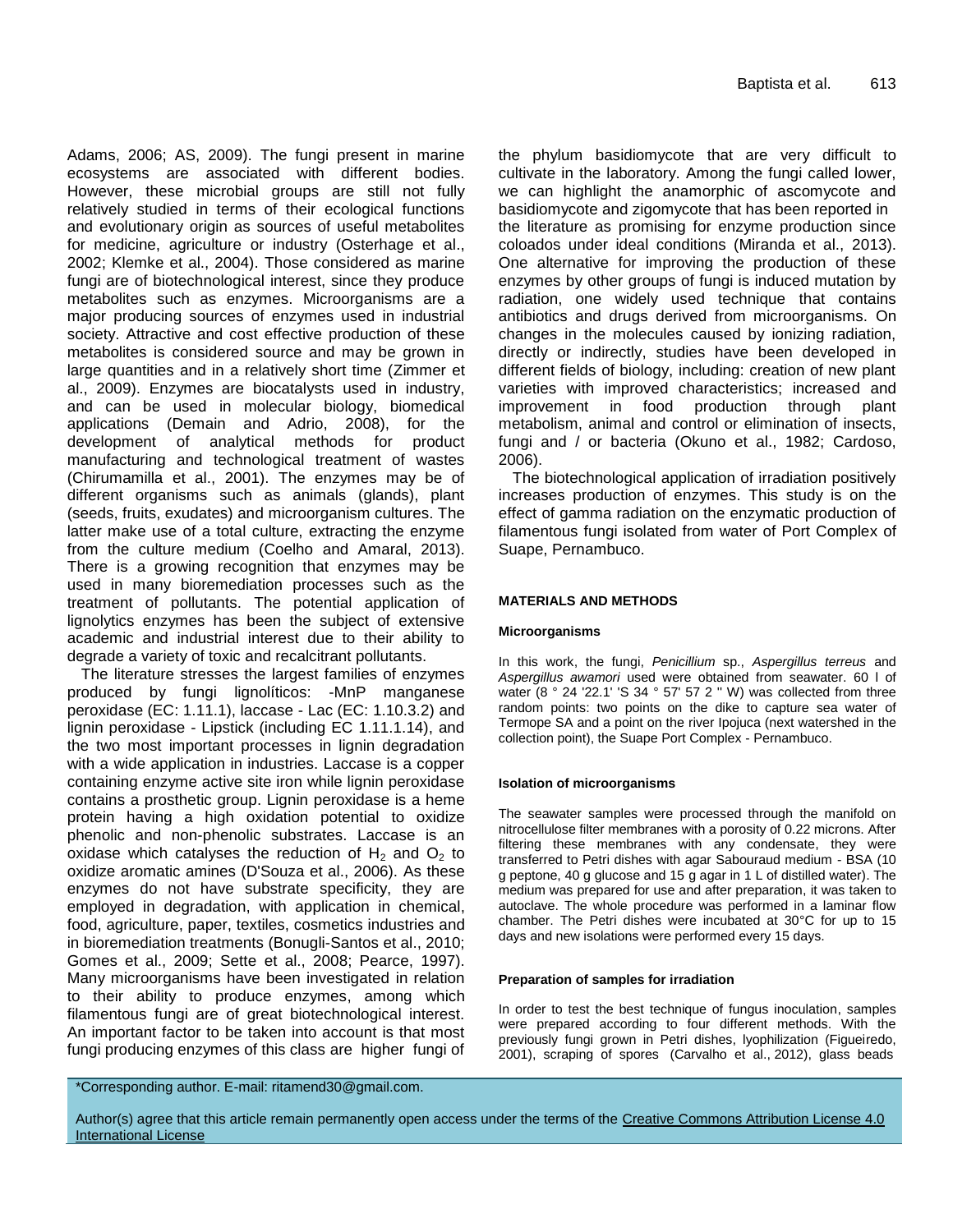(Droce et al., 2013) and agar block (Kali et al., 2014) were performed.

#### **Irradiator with cobalt source**

In carrying out the irradiation, the fungus grown was placed individually in Petri dishes or flasks penicillin, wrapped in plastic wrap. The samples were subjected to radiation doses of 500, 1000, 1500 Gray (Gy) at a rate of 3,532 kGy / h in March 2014. In irradiating with cobalt-60, an MDS Nordion Gammacell 220 Excel source has also been prepared as a sample for this control procedure.

#### **Enzyme assays**

#### *Inoculation of irradiated fungi*

After irradiation the samples were inoculated, according to the technique used in each preparation. In the freeze drying techniques, scraping the spores from agar block, fungi were directly transferred to Erlenmeyer flask (500 ml) containing 200 ml of Sabouraud broth and incubated under stirring of 150 rpm for 72 h. For the glass bead technique, 5 ml of sterile distilled water was added to a Petri dish and the material was homogenized. After this process, an aliquot of 2 ml of spores was removed and transferred to Erlenmeyer flasks (500 mL). It was kept in the same conditions described above.

#### *Assessment of enzyme activity*

The mycelium of fungi grown on Sabouraud broth was filtered with liquid metabolite in sterile membrane of 0.22 micrometre (Merck Milipore®). The experimental procedure consisted of two stages: the first analysis was performed with samples of fungi in the control group (zero radiation) and the second was done with the samples after irradiation (500, 1,000 and 1,500 Gy). For each fungus and processing assays were performed in triplicate. To determine the enzymatic activity, the absorbance and appropriate length for each test wave was measured in a Thermo Scientific® spectrophotometer.

#### *Activity of lignin peroxidase (LiP)*

The LIP activity was determined by oxidation of veratryl alcohol according to the method of Gill and Arora (2001). The mixture is composed of 1 ml of buffer 125 mM sodium tartrate (pH 3.0), 500 ul 10 mM veratryl alcohol, 500 ul 2 mM hydrogen peroxide and 500 ul of enzyme extract. With the addition of the hydrogen peroxide reaction, the reading was done at 310 nm. One unit of each enzyme was defined as 1.0 micromol of product formed per minute under the assay conditions.

#### *Activity of manganese peroxidase (MnP)*

To quantify the manganese peroxidase (Bonugli-Santos et al., 2010), oxidation of phenol red (0.01% v / v) plus 500 μL of the enzyme extract, sodium lactate (0.25 M), bovine albumin (0.5% w / v) MnSO4 (2 mM) and  $H_2O_2$  in citrate phosphate buffer (20 mM, pH 4.5) was measured. The reading was done at 610 nm.

#### *Activity of laccase (Lac)*

The activity of the laccase was determined using 2.2-azino-bisetilbentiazolina (ABTS) as described by Gill and Arora (2001). In the mixture, 0.1 ml of sodium acetate buffer 0.1 M (pH 5.0) and 0.8 mL of a solution of ABTS were used at 0.03% (w /  $\dot{v}$ ), and 0.1 ml of the enzyme extract was the absorbance at 450 nm.

#### **Statistical analysis**

To determine if there was no statistically significant difference between enzyme production after radiation and the various inoculation techniques used, the student t test with significance level of p <0.05 was used, with the help of statistic 8.0 software.

#### **Assays for enzyme production by fermentation bioreactor**

For the fungus with the highest enzyme production, an essay on biological reactor, brand Bioflo 110 (5 L) was carried out in tubes, containing two types of middle Sabourad (SAB) and liquid Bushnell Haas -BH compound 1 g  $KH_2PO_4$ , 1 g of  $K_2HPO_4$ , 1 g of  $NH_4NO_3$ , 0.2 g MgSO<sub>4</sub>.7H<sub>2</sub>O, 0.05 g FeCl<sub>3</sub>, and 0.02 g CaCl<sub>2</sub> and 2H<sub>2</sub>O (Atlas, 1995) milhocina- plus 40 mL/l. 3 L of SAB 250 blocks of agar (Ø 6 mm) was placed per liter, with microbial growth in irradiated best dose of the test vial, obtained in the enzymatic assay. In the second trial, 3 L Bioreactor middle BH (modified) was used, 250 blocks of agar (Ø 6mm) per liter, with irradiated microbial growth obtained in the enzymatic assay. The experiment was conducted at the temperature of 30°C, agitation of 150 rpm and pH 5.6. The trials were held for 72, 24 h where each was taken in a 10 ml aliquot of the sample for the evaluation of enzyme activity.

# **RESULTS AND DISCUSSION**

# **Isolation of microorganisms**

From the 140 strains of filamentous fungi isolated from water, 23 strains belong to the genus *Aspergillus* (16.43%), 20 strains, *Penicillium* (14,29) and the other 97 (69.28%), fungal species. The three selected specimens were *Penicillium* sp., *A. terreus* and *A. awamori,* having historical enzyme activity. Several authors agree with the results obtained in this work. Rajesh and Rai (2013) reported the high enzyme productivity of *Ventilago madraspatana* Gaertn fungus after being isolated from soil and indoor plants.

# **Enzyme assays**

#### *Assessment of enzyme activity*

**Activity of lignin peroxidase (LiP):** The three fungi tested behaved differently in the production of lignin peroxidase enzyme under the three methods of inoculation employed (Figure 1). The best method of inoculation, scraping spores (ER) was used for *Penicillium*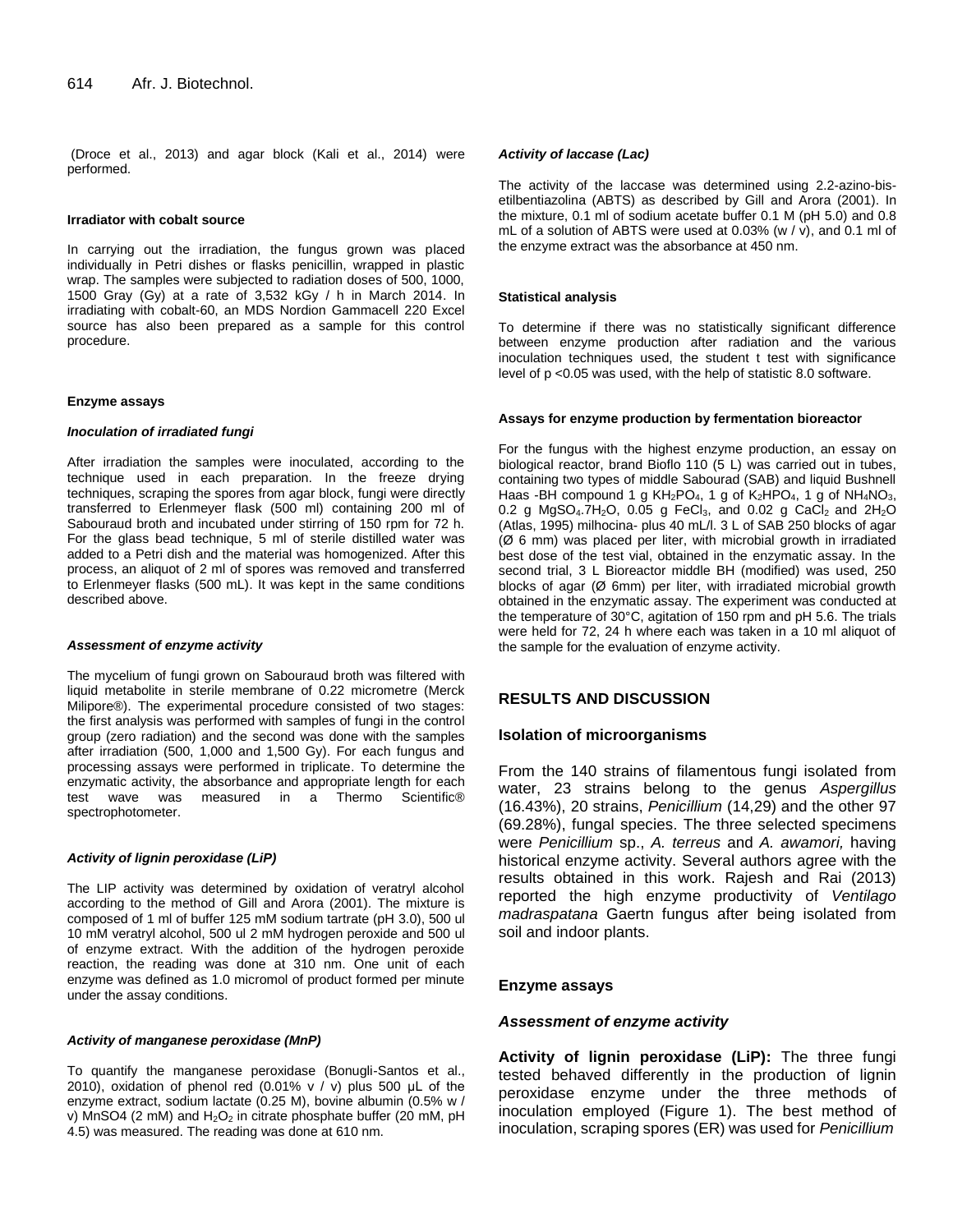

**Figure 1.** Values of enzyme assay for lignin peroxidase.



**Figure 2.** Values of the enzymatic assay for manganese peroxidase (MnP).

sp., where there was a production of 298 U/l enzyme at a dose of 1000 Gy. Although all the methods of inoculation favored the enzymatic production after irradiation of *Penicillium* sp. in all dose levels, there was a small production compared to other fungi studied. When the irradiated fungus was *A. terreus,* Block Agar (BG) and Scraping Spores (RE) methods had similar efficiency. The same yielded 852 to 858 U/L at 1000 Gy. Different from *Penicillium* sp., *A. terreus* had a higher significant production under two methodologies and in a dose of radiation. *A. awamori* had similar behavior with *Penicillium* sp.; they had similar enzyme production under the three irradiation methodologies (agar block, glass bead and lyophilization) in the three tested doses. The authors reported that genera of filamentous fungi have intermediate resistance to ionizing radiation, mainly *Aspergillus* and *Penicillium* genera (Rowley et al., 1978).

Filamentous fungi of the genus *Aspergillus* stand out as excellent producers of secondary metabolites of industrial and environmental interest, since they have a high rate of growth and a large thermotolerance, which favors studies of selection and production of high value-added bioproducts (Berka et al., 1992; Ward et al., 2005; Lotfy et al., 2007; Mata-Gomez et al., 2009; Samson and Varga, 2009; Dhillon et al., 2012; Goswami et al., 2012; Singh and Mukhopadhyay, 2012; Chavan and Deshpande, 2013; Gopinath et al., 2013; Maldonato et al., 2014).

**Activity of manganese peroxidase (MnP):** When manganese peroxidase enzyme was studied, it was observed that all three fungi tested were producers (Figure 2). When the fungus *Penicillium* sp., was irradiated, agar block (BG) method of inoculation was the most effective, leading to the production of 1720U/L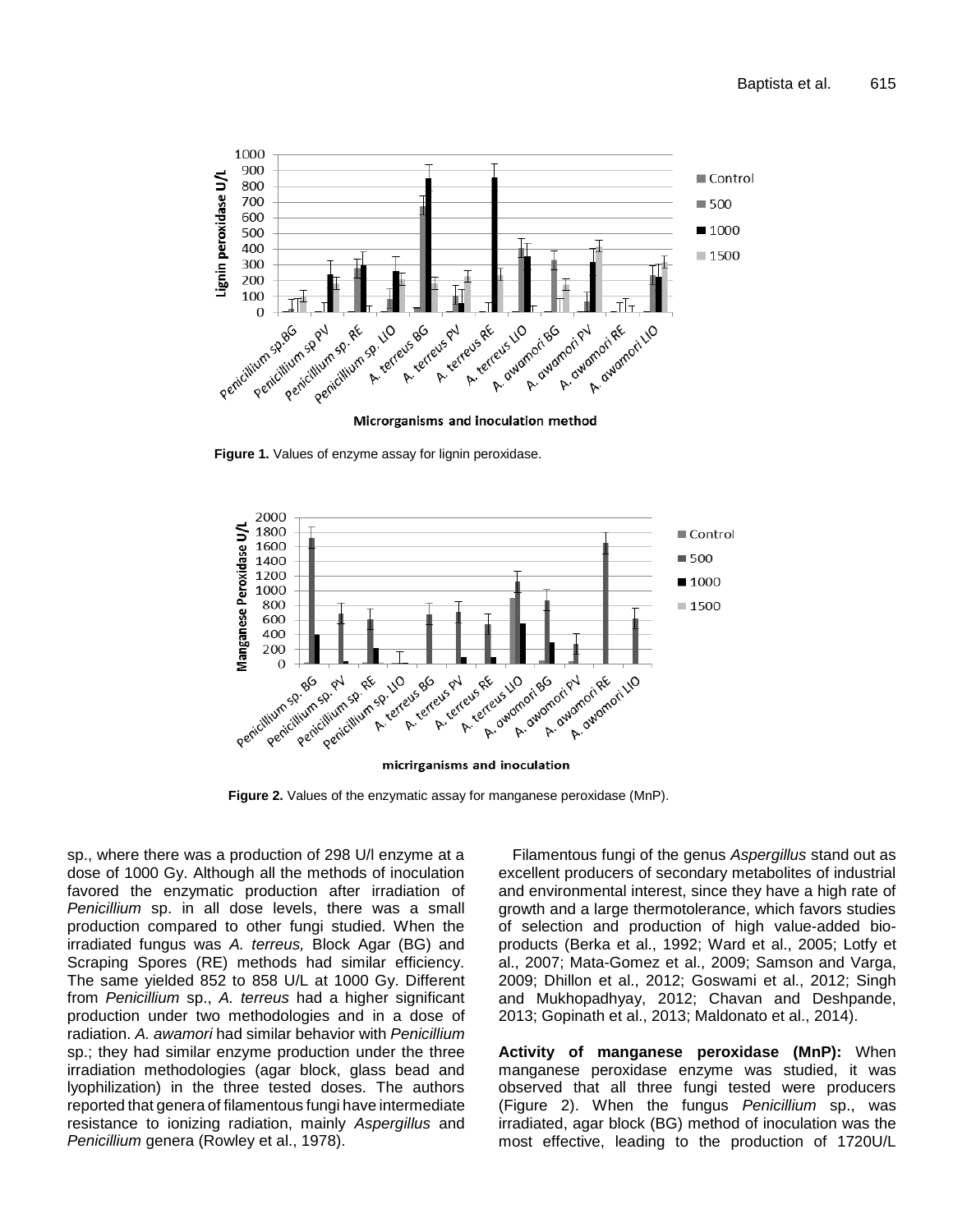

**Figure 3.** Values for laccase enzyme assay.

enzyme at 500 Gy. Although the fungus *Penicillium* sp. has produced manganese peroxidase with all methods of inoculation and in all doses of radiation, the values were insignificant compared to 500 Gy dose under block agar. When *A. terreus* was subjected to radiation, it was observed that freeze drying method was most effective in producing enzyme in all doses. *Penicillium* sp. at 500 Gy was able to induce the production of 1120 U/ L manganese peroxidase in the fungus *A. terreus*. The fungus, *A. awamori* showed that the best method of inoculation was scraping the spores, which led to the enzymatic production of 1650 U/L at 500 Gy dose. It can be observed at this step that 500 Gy dosages proved the most efficient for the three fungi tested, regardless of the inoculation method used. The growth capacity is lost at low doses; however, the culture age may considerably influence the radio sensitivity and therefore, experiments are conducted by different authors to determine the sensitivity to radiation in yeast and filamentous fungi. Yeasts are generally more resistant filamentous fungi (Diehl, 1995).

Treichel et al. (2010) describe that the genus *Aspergillus* excels due to its high biotechnological potential to produce high value-added bio-products, especially microbial enzymes. Colla et al. (2012) reported that the production of microbial enzymes by filamentous fungi is especially prized biotechnologically. This facilitates their recovery in the middle of production, and describes the genus *Aspergillus* as a good producer.

**Activity of laccase (Lac):** The production of laccase enzyme by fungi in three different doses of radiation is seen in Figure 3. The production of laccase enzyme by

*Penicillium* sp. at 500 Gy was 330 U / L, but there was no production at 1000 and 1500 Gy. It was observed that for all inoculation methods described above and in all the doses, enzyme was produced by the fungus. *A. awamori* produced 220 U / L at a dose of 500 Gy, but there were no results at 1000 and 1500 Gy doses. It was observed that enzyme produced by this fungus was small in all the methodologies. *A. terreus* produced 980 U / L enzyme at 500 Gy dose and 1140 U / l at 1000 Gy; these were the highest enzyme production, but there was no production at 1500 Gy. It was observed that the fungus at 500 and 1000 Gy doses was efficient when freeze-drying (IOL) method was used. Since there are few studies on using fungi for the production of irradiated metabolites, the closest microorganisms reported are lichens which when subjected to gamma or ultraviolet radiation tend to produce larger amounts of phenols; therefore, they act as sunscreens and foto indutores or protect the interior of the stem while preserving their physiology (Seaward, 1977). The same thing may have occurred with the micro-organism under study.

In *Cladonia salzmannii* found in soil leachates, increased production of acid barbático (FAB) occurred when they were irradiated at 5 Gy (152,9 mg bar / stem mg) and 10 Gy (86,8 mg bar / mg stem). Here, higher concentrations of these compounds were detected. The concentration of BAR in samples subjected to 60 and 100 Gy doses, respectively, was not higher than that of the control. It can be suggested that, doses from 60 Gy negatively influence biosynthesis liquênicos compounds analyzed, inhibiting, with increasing doses of gamma radiation, the production of BAR (Melo, 2011). These results are similar to that of this work, where 500 Gy dose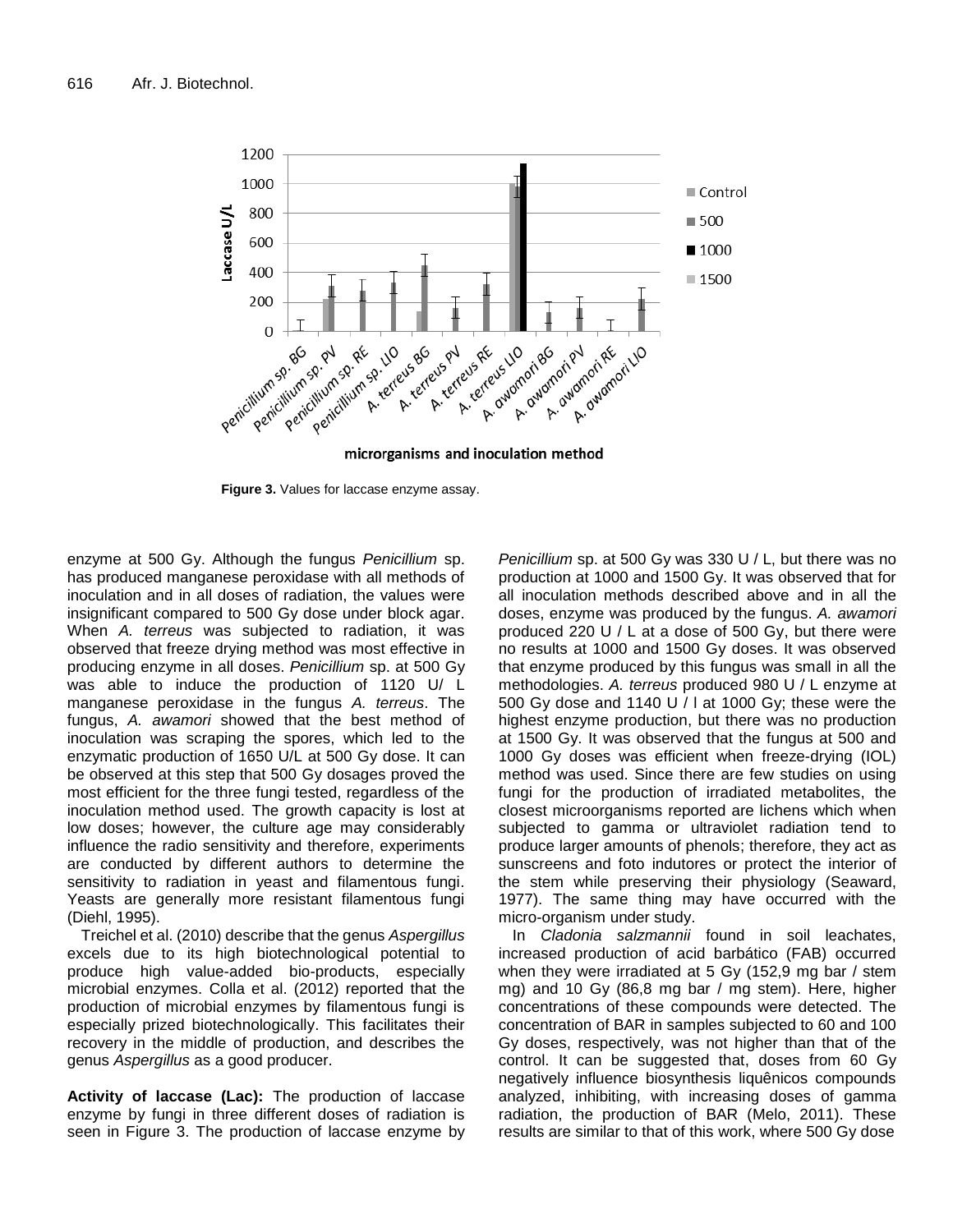applied gave better results, and 1500 Gy dose negatively influenced enzyme production. The production of atranorina (ATR) by *Cladonia verticillaris* not exposed to gamma radiation was 0.024 mg.mL<sup>-1</sup>. Later, the TR range of exposure of the substance was approximately 27 min. The output 10 for samples irradiated at 1,000 and 10,000 Gy was 0.15, 0.06 and 0.20 mg.mL $^1$ , respectively (Silva, 2011). In this experiment, the higher dose of gamma radiation was the one with higher production. Another isolated from *Cladonia verticillaris* production of ATR for the samples irradiated at 10, 1000 and 10,000 Gy was 0.07, 0.03 and 0.08 mg.mL $<sup>1</sup>$ , respectively. Thus, there is</sup> a greater production with an irradiated sample at 10,000 Gy. This change is probably due to changes in the chemical composition of the substance blocked in the metabolic pathways by radiation (Silva et al., 2010).

The data concerning the enzymatic activity of fungi tested in this work are still insufficient. That is why it is important to continue and deepen the studies, as well as to implement other complementary techniques. However, the present study demonstrates that there is an improvement in enzyme production in filamentous fungi, especially at 500 Gy, which allows further development of this metabolite.

# **Statistical analyses**

According to the T test, there were statistically significant differences in enzyme production at 500 Gy dose. Comparing the control treatment with radiation dose of 500 Gy, lignin was  $p = 0.007832$  and manganese was P  $= 0.000155$ . To control a1000 and 1500 Gy, significant differences of  $p = 0.001881$  and  $p = 0.000627$ , respectively were observed for lignin. Comparing the doses from 500 to 1000 MN showed only a difference of  $p = 0.000032$ ; when comparing the laccase of 500 with 1500, we obtained  $p = 0.000067$  and  $P = 0.000001$ , respectively for manganese. The comparison between 1000 and 1500 revealed only a difference for manganese peroxidase with  $p = 0.008845$ .

According to the results obtained in this work it can be inferred that the three proposed dosages improved the enzymes produced by the selected fungus, according to the proposed objective. It is of utmost importance for industries which use strains to produce metabolites of industrial interest to make the process cheap. There was an improvement in the production of three enzymes of industrial interest when the yeast was subjected to low doses of radiation.

The results indicate that the different techniques in which the inoculation was subjected to fungi caused no abnormalities (statistically significant differences at the level of  $p = 0.05$ , and any of such techniques can be repeated for the reproduction of enzyme. The best technique for reproduction is agar (BG) block, for it is

easy and economically important for use in scientific research and industrial production criteria.

# **Assays for enzyme production by fermentation bioreactor**

In an attempt to reduce the environmental impacts generated by agro-industrial activities, government agencies and industries are seeking new environmental policy. And research shows that waste still contains a lot of organic matter and other by-products, which can be used as a source for the generation of other products, such as animal feed, nutrients for micro-organisms in various processes (Pelizer et al., 2007). The corn steep liquor is a byproduct of processing corn. Corn steep liquor contains a lot of nitrogen, amino acids and other nutrients, and is used primarily as a food supplement for manufacturing feed for poultry and ruminants. Some studies are being developed for fermentation processes that accrue as a source of nutrients for micro-organisms (Amartey and Leung, 2000). Based on the results obtained from the enzyme production and the statistical analysis, one bioreactor test of this process was done on two types of media. *Penicillium* sp was irradiated at 500 Gy and led to the production of the best enzymes- laccase and manganese peroxidase. For the analysis of lignin in the middle SAB enzyme Bushnell Haas + corn steep liquor, the highest values obtained were 108 and 560 U/L (Figure 4).

Recently, soil fungi have been examined for their ability to degrade hydrocarbons and producing ligninolytic enzymes (Silva et al., 2009). Lignin peroxidase has been used to mineralize a range of recalcitrant aromatic compounds such as hydrocarbons and dyes (Wesenberg et al., 2003). Clement et al. (2001) studied the degradation of hydrocarbons by thirteen deuteromycete ligninolytic fungi and found that the degradation degree varies with the ligninolytic enzymes. Moreira (2006) reported in his work that *Psilocybe castanella* produced a high ligninolytic activity, probably in response to the concentration of the organic pollutant hexachlorobenzene. Anastasi et al. (2009) reported a lipase production of 19 U/L by Basidiomycetes. Compared to that produced in this work, a better result was obtained. Eight fungal strains used in bioremediation were isolated from agricultural soils cultivated with rice. The major enzyme activities detected were related to the production of lignin peroxidase. The maximum detected level was 6079  $U/L^{-1}$  (strain P11SA4F), followed by 3,332  $U/L^{-1}$ (strain P11SA4F). None of the tested fungi can be compared to LiP production (18,851U L-1 ) by *Ganoderma* sp strain GASI3.4, used as the control (Silva et al., 2004). The fungus *Penicillium commune* produced 2,500 U/L lignin (Baptista et al., 2011). Lignin peroxidase was produced thus: *Paecilomyces* sp. produced 94 U/L ± 9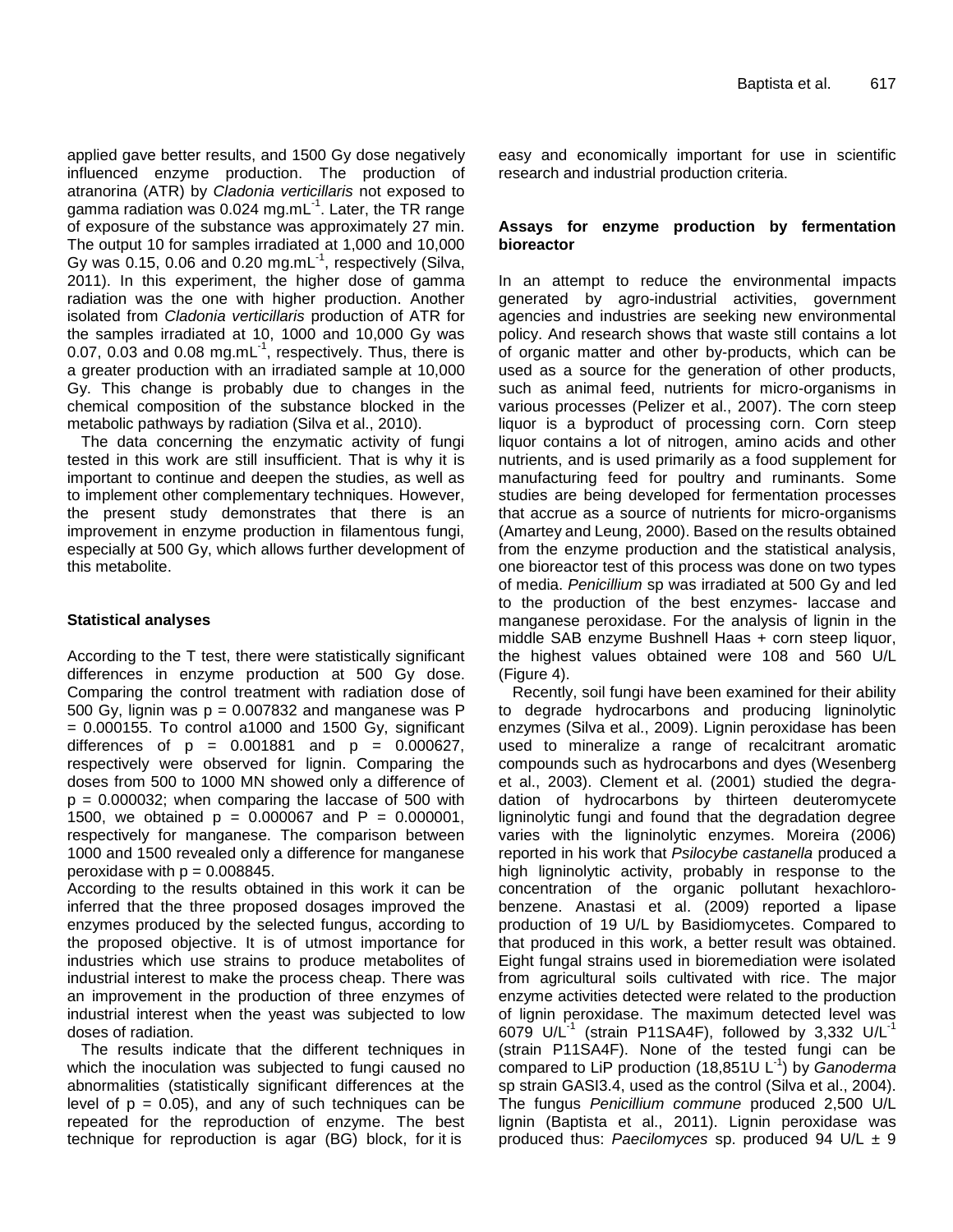

**Figure 4.** Test bioreactor for lignin.

lignin peroxidase; *Penicillium* sp., 100 U/L ± 22; *Aspergillus* sp., 100 U/L 14 ±; and *Penicillium* sp., 144 U/L ± 13 (Maciel, 2010). Gomes et al. (2009), in decolourisation of stains, obtained 9 U/mL of lignin peroxidase after five weeks of incubation. Anastasi et al. (2009), in his study, observed a LiP production of around 19 U / L by Basidiomycetes. Thus, the results obtained for *Penicillium* sp., and *Aspergillus* sp. proved to be superior to that of the literature. Of all the tested fungi grown in pure cultures that produce lignin peroxidase, *P. commune* had higher enzyme production, reaching 2,515 U/L (Arruda, 2011). The maximum activity of LiP by Basidiomycetes found was 20 mmol/L at 24 h incubation in the work cited. The LiP activity detected was 3.58 U/L, greater than the activity detected by Zhao et.al., (1996) and Arora et.al., (2002), where they found only 0.173 U/g and 1 U/ml, respectively, from other white rot fungi of the wood.

For manganese enzyme (Figure 5), from the initial period to the middle in SAB medium containing corn steep liquor, good results were obtained, close to 600 U/L for 24 h period. This was almost the same for both media production, but we observed a slightly better outcome in the SAB; at the middle in SAB, there was a low level of enzyme production (40 U/L) for 48 h; the medium containing corn steep liquor had a great result of 550 U/L. For 72 h, enzyme (4 U/L) was produced only in corn steep liquor media. The results were directly proportional to the increase in hours. Thus, the starting time (72 h) stimulated an increased enzyme production of 300 U/L in the bioreactor milhocin medium; for lignin peroxidase and manganese, best result found in the medium containing corn steep liquor was 555 U/L.

Regina et al. (2009) obtained maximum values of MnP

activity around 1400 U/L for *Lentinus edodes* grown in liquid-based infusion of cassava bagasse and dextrose medium. However, the same authors also observed the influence of the substrate on the expression of the enzyme; with the infusion of crushed cane sugar and dextrose, the maximum value was obtained at 400 U/L. Betini (2006) demonstrated that the fungus, *Aspergillus niger,* xylanase produced a concentration higher than 30% when cultured in a medium containing wheat bran as only carbon source compared to medium that also contains corn cobs. This demonstrates that supplementing with cob meal appears to satisfactorily answer the enzyme production by the fungi; although Kadowaki et al. (1997), in their studies, obtained maximum production of xylanase by *A. tamarii* when it was grown in medium supplemented with a high concentration of solid waste from *Zea mays* (corn cob). *Gloeophylum byrsina* and *Coriolopsis striatum* are excellent producers of MnP and produced 67.1 U/ml (21 days bagasse) and 590.3 U/ml (28 days in rice straw), respectively compared to those of Nuske et al., (2002), where *Nematoloma frowardii* produced 1.5 U/ml after 11 days of fermentation in wood chips as a substrate. *Phanerochaete chrysosporium* fungus was widely studied for its ability to produce ligninases (Fujian et al., 2001). The highlight in the production of manganese peroxidase was: 60.0 U/L  $\pm$  8 produced by *Penicillium* sp, about 56 U / L ± 6 generated by *Curvularia lunata* and 51 U/L ± 4 by *Paecilomyces* sp. (Maciel et al., 2010). Similar results were obtained by Gomes et al. (2009), who decolorized dyes using rice as a substrate and obtained 0.6 U/mL of peroxidase-Mn. However, better results were observed by Anastasi et al. (2009) in their degradation tests using basidiomycetes that produced about 124 U/Ll MnP.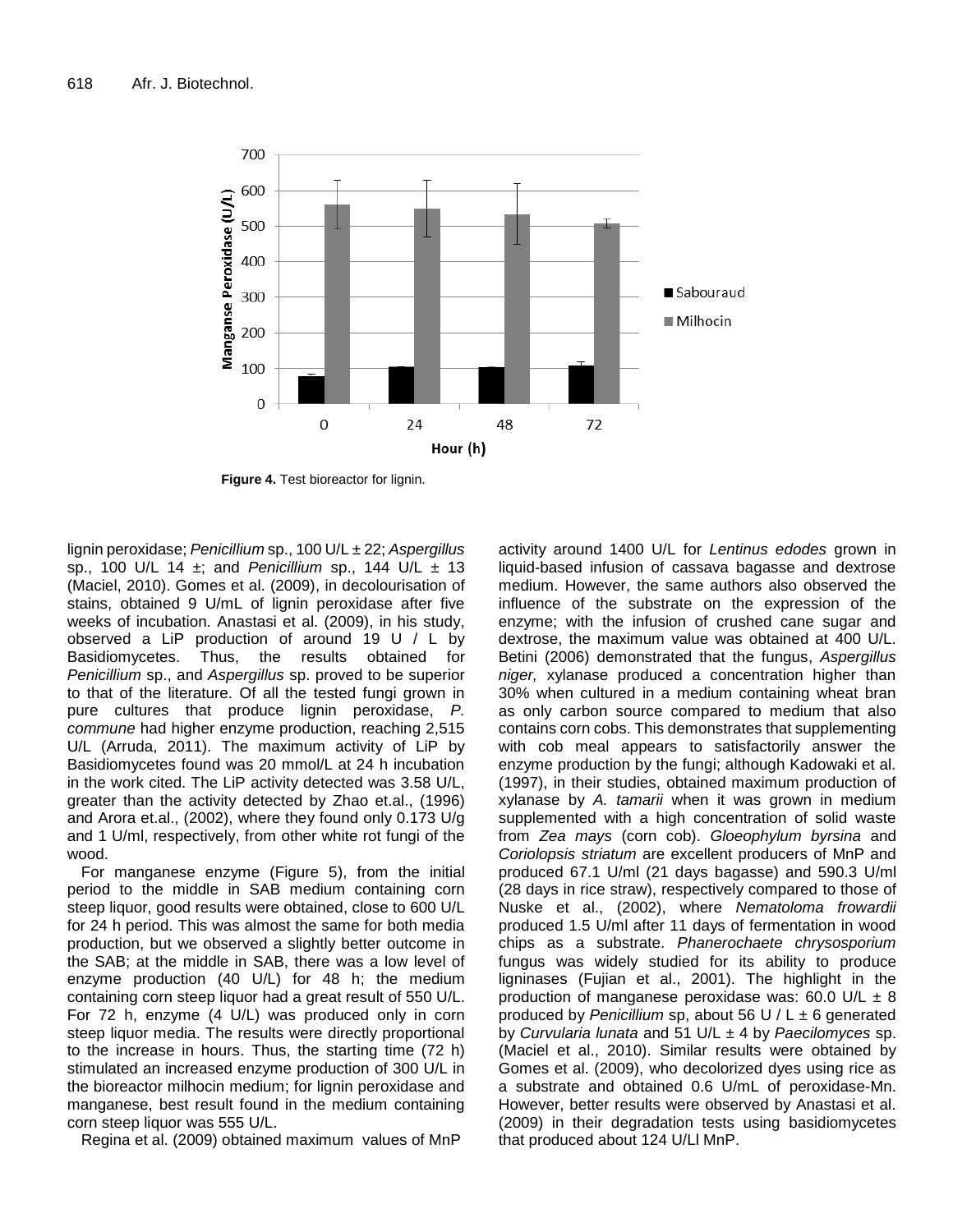

**Figure 5.** Test bioreactor for manganese peroxidase.

For the enzymatic activity of laccase (Figure 6) at the initial period, sample with the greater amount of corn steep liquor produced 650 U/L enzyme than at the midle in SAB where 460 U/L enzyme was produced for 24 h; at the middle, enzyme production (300 U/L) decreased in SAB and in the medium containing corn steep liquor (559 U/L enzyme) for 48 h. The medium containing corn steep liquor presents a slight increase over the 24 h period, with 620 U/L enzymatic production. For 72 h, in the medium containing the milhocin, there was enzymatic production of 610 U/L. The enzyme laccase showed the best results compared to the other enzymes produced in this work.

It is possible to observe that the condition where supplementation of corn steep liquor was found has the best enzyme production. One of several factors that can influence the growth of a microorganism is the nature of the culture medium. The difference in composition of media is a factor that could change the metabolites produced. *Penicillium* sp. (290 U/L ± 28) and *C. lunata* (210 U/L  $\pm$  17) stand out statistically in the production of laccase enzyme compared to other fungi (Maciel et al., 2010). For Quarantino et al. (2008), laccase production by *Panus trigrinus* ranged from 0.024 to 2.04 U/mL, confirming the results obtained in this work. Amid Sabouraud broth plus diesel oil, glucose was used as control and diesel oil as inducer of enzyme activity, where laccase activities range from 4.35 to 4.62 U/L, highlighting the highest production for *Cunninghamella echinulata* and fungi Penicillium commune with 4.62 U/L for both (Baptista et al., 2011). The biological functions of laccase in micro-organisms are still not very clear. In fungi, there are reports about its involvement in rapid cell growth, sporulation (Gianfreda et al., 1999) and degradation of lignin (Eggert et al., 1996). The largest production of laccase was in Sabouraud liquid medium by the fungus Penicillium commune, reaching 1,947 U/L (Baptista et al., 2011)

According to Rothschild et al. (2002), the activity of lipase and laccase has been reported in some white rot fungi. Using diesel oil as substrate resulted in the highest value for *C. echinulata*, 2,594 U/L. The results obtained are comparable or higher than those found by Narkhede and Vidhale (2005) who observed the production of polyphenol oxidases by *C. lunata* isolated from industrial effluent. Paecilomyces species have been reported in literature as being able to degrade substrates, lignolíticos, with production of polyphenol (Kluczek-Turpeinem et al., 2003). According to Kluczek-Turpeinem et al. (2007), the secretion of lignin degrading enzymes is a key step for the metabolism of carbon per *Paecilomyces* spp. representing a significant potential for detecting the expression levels of these enzymes.

# **Conclusion**

The use of gamma radiation increases enzyme production by filamentous fungi. These results obtained in the research can prove to be useful in areas such as biotechnology, and thus add further information to the topic that is still pioneering.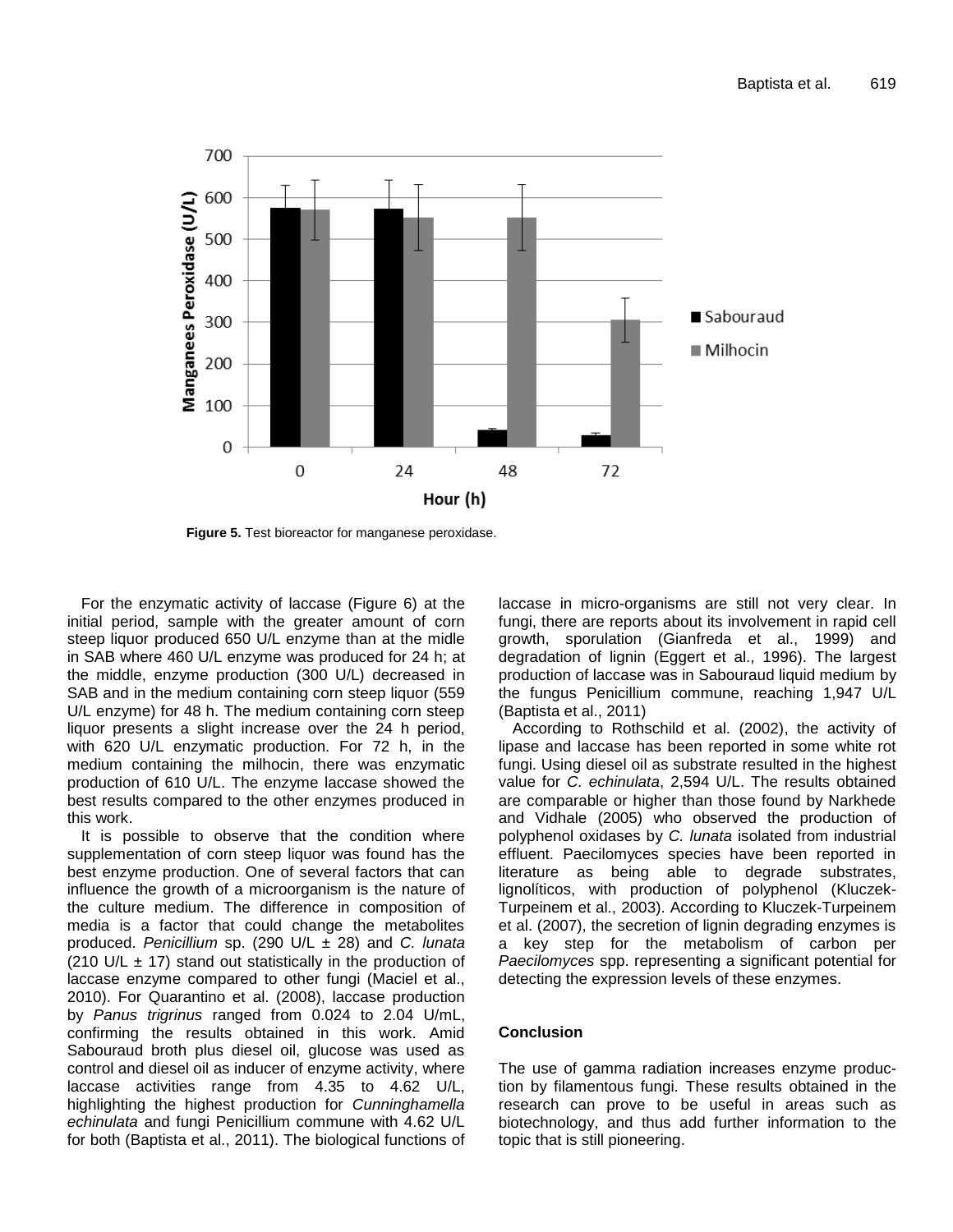

**Figure 6.** Test bioreactor for laccase.

#### **REFERENCES**

- Adams A, Thompson KD (2006) Biotechnology offers revolution to fish health management. Trends Biotechnol. 24:201-205.
- Amartey A, Leung J (2000). Corn steep liquor as a source of nutrients for ethanologic fermentation by bacillus stearothermophilus t-13. Bulletin of the Chemists and Technologists. Vol. 19. Londre. Disponível em: <http://www.mjcce.org.mk/PDF/19\_1\_164.pdf> Acesso em 13 novembro de 2013.
- Anastasi A, Coppola T, Prigione V, Varese GC (2009). Pyrene degradation and detoxification in soil by a consortium of basidiomycetes isolated from compost: role of laccases and peroxidases. J. Harzard. Mater. 165:1229-1233.
- Arora DS, Chander M, Gill PK (2002). Involvement of lignin peroxidase, manganese peroxidase and lacase in degradation and selective lignolysis of wheat straw. International Biodegradation and biodeterioration, 50:115-120.
- Arruda FVF (2011). Degradação de óleo diesel por *Aspergillus terreus, Cunninghamella echinulata* e *Penicillium commune.* Dissertação (Mestrado no Programa de Pós-Graduação em Biologia de Fungos). Universidade Federal de Pernambuco UFPE, Recife, p. 56.

Atlas RM (1995). Bioremediation. Chem. Eng. News. 73:32-42.

- Baptista NMQ, Santos AC, Arruda FVF, Gusmão NB (2011). Produção das Enzimas Lignina Peroxidase e Lacase por Fungos Filamentosos, Scientia Plena, 1:07.
- Berka RM, Dunn-Coleman NS, Ward M (1992) Industrial enzymes from *Aspergilli*. In: Bennett JW, Klich MA (eds) *Aspergillus*, biology and industrial applications. Butterworth-Heinemann, London, pp. 155-202.
- Betini JHA (2006). Estudos comparativos de xilanases produzidas por três espécies de Aspergillus visando à aplicação no três espécies de *Aspergillus* visando à aplicação no biobranqueamento de polpa de celulose para fabricação de papel. Dissertação (Mestrado em Ciências). Faculdade de Filosofia, Ciências e Letras de Ribeirão Preto da USP. p.134.
- Bonugli-Santos RC, Durrant LR, Silva, M, Sette LD (2010). Production of laccase, manganese peroxidase and lignin peroxidase by Brazilian marine-derived fungi. Enzyme Microbiol. Technol. 46*(*1):32-37.

Cardoso EM (2006). Apostila educativa-Radioatividade. Rio de Janeiro: CNEN.

- Carvalho JC, Viecelli CA, Calixto LB, Barbieri LD, Silva AC (2012). Germinação de esporos de *Puccinia polysora* por extratos aquosos de *Mikania glomerata*, Scientia Agraria Paranaensis, 11(suplemento): 38-42.
- Chavan SB, Deshpande MV (2013). Chitinolytic enzymes: An appraisal as a product of commercial potential. Biotechnol. Prog. 29(4):833- 846.
- Chirumamilla RR, Muralidhar R Marchant, R, Nigam P (2001) Improving the quality of industrially important enzymes by directed evolution. Mol. Cell Biochem. 224*:*159-168.
- Clement AR, Anazawa TA, Durrant LR (2001). Biodegradation of polycyclic aromatic hydrocarbons by soil fungi, Braz. J. Microbiol. 32:255-261.
- Coelho MAZ, Amaral PFF (2013). Produção de enzimas. Disponível em:

<http://www.eq.ufrj.br/biose/nukleo/aulas/Enzimol%20Aplic/eqb706\_a ula\_07.pdf>. Acesso em: 02 de abril de 2013.

- Colla LM, Reinehr CO, Costa JAV (2012). Aplicações e produção de lipases microbianas. Revista de ciências exatas aplicadas e tecnológicas, 4(2):1-14.
- D'souza DT, Tiwari R, Sah AK, Raghukumara C (2006). Enhanced production of laccase by a marine fungus during treatment of colored effluents and synthetic dyes**.** Enzyme Microb. Technol. 38:504, p.11.
- Demain AL, Adrio JL (2008). Contributions of microorganisms to industrial biology. Mol. Biotechnol. 38:41-55
- Dhillon GS, Satinder KB, Mausam V (2012). Biotechnological potential of industrial wastes for economical citric acid bioproduction by *Aspergillus niger* through submerged fermentation. Int. J. Food Sci. Technol. 47:542-548.
- Diehl JF (1995). Safety of Irradiated Foods*. 2* ed. revised and expanded.Marcel Dekker. New York, USA.
- Droce A, Sorensen JL, Giese H, Sondeegaard TE (2013). Glass bead cultivation of fungi: Combining the best of liquid and agar media. J. Microbiol. Methods. 94:343-346.